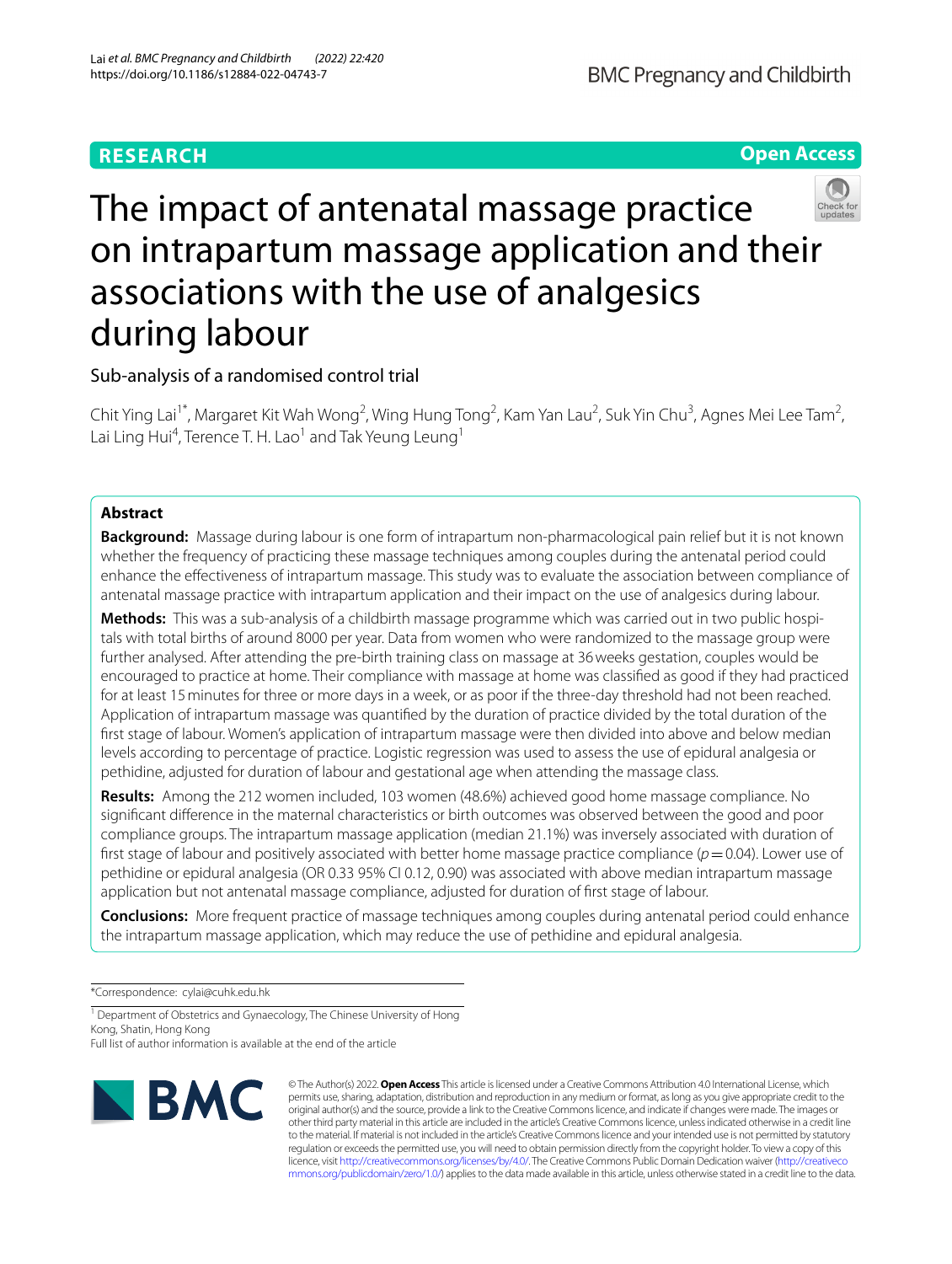**Trial registration:** (CCRBCTR) Unique Trial Number CUHK CCRB00525.

**Keywords:** Antenatal massage compliance, Intrapartum massage application, Pethidine, Epidural analgesia

#### **Background**

Women rank labour pain as the topmost painful life experience [\[1](#page-6-0)]. Fear and anxiety can induce muscle tension and further intensify the perception of pain [\[2](#page-6-1)]. Pharmacological pain relief, the most frequently used form of labour pain management, is efective but costly and not free of side effects  $[3, 4]$  $[3, 4]$  $[3, 4]$ . The most effective pharmacological pain relief is epidural analgesia, the use of which may cause numbness and limit the patients' mobilization  $[5]$  $[5]$ . Thus women are ambivalent towards the use of epidural analgesia despite its efectiveness in pain control, as they are often disappointed with themselves for not being able to accomplish a natural birth [\[6](#page-6-5)]. Hence, non-pharmacological analgesic methods become the only alternative to women who want to maintain their well-being throughout the labour process [[7\]](#page-6-6).

One of the most commonly studied non-pharmacological pain relief methods is massage. Massage works through the application of pressure on parts of the body to block the transmission of pain impulses to the brain, and may improve blood flow and oxygenation of tissues [[8\]](#page-6-7). However, its reported analgesic effects during labour are inconsistent. A number of randomized controlled trials have demonstrated the efficacy of massage in reducing or delaying the use of epidural analgesia [[9,](#page-6-8) [10](#page-6-9)], lowering pain intensity  $[11–15]$  $[11–15]$  $[11–15]$  $[11–15]$  and reducing the incidence of depressed mood [[16\]](#page-7-1). Another study reported no diference in both pain score and the use of intrapartum analgesia with the use of massage [\[17](#page-7-2)]. However, all these studies have focused on the impact of intrapartum massage on their respective outcome measures. These studies either did not include antenatal massage practice as their intervention [[11–](#page-6-10)[15](#page-7-0)] or have only assessed the efect of pre-birth massage training on labour outcomes [[9,](#page-6-8) [16](#page-7-1), [17\]](#page-7-2).

There are only three reported trials on pre-birth training of massage techniques, but none of them had looked into the relationship between antenatal massage practice with the efectiveness of intrapartum pain relief or the need to use other forms of analgesia [\[9](#page-6-8), [16](#page-7-1), [17](#page-7-2)]. We have previously conducted a clinical trial in which healthy, pregnant, nulliparous women were randomized to a prebirth massage training group and a control group (who were not trained in massage techniques and under usual care only), and found lower intrapartum use of pharmacological pain relief modalities in the pre-birth massage training group [[18\]](#page-7-3). A sub-analysis was conducted aiming frstly to examine, within the pre-birth training group, the association between compliance of antenatal massage practice with intrapartum massage application; and secondly their impact on the use of pain analgesics during labour.

## **Methods**

This is a sub-analysis of our Randomized Controlled Trial (RCT) conducted on 233 healthy low risk nulliparous women of Chinese ethnicity who carried a singleton pregnancy and were planned for vaginal delivery. Those women who indicated that no partner would be present during birth, and those who actually delivered in hospitals other than the study hospitals were excluded from the study. The details of the massage programme has been described before [\[18](#page-7-3)]. In brief, the women were randomized into the massage or the control group (with standard care) at 36weeks of gestation. Women allocated to the massage group received a 2-hour pre-birth massage training session with their partners from 36weeks gestation. The programme content was based on the childbirth massage programme developed by Linder Kimber at the Childbirth Essentials, which consists of multiple components including massage, breathing and visualization  $[19]$  $[19]$ . The trainers were midwives accredited as trainers of the LK Massage Programme. Couples who consented to the study were taught relaxation and pain relief massage techniques together with controlled breathing and visualization. Relaxation techniques included massage over the temple area, arms, upper legs, whole back, and shoulders. Pain relief techniques included massage over the sacral region as well as practicing controlled breathing and visualization during the massage. Participants were advised to adopt various positions, such as lying in bed or maintaining an upright or sitting position, according to different types of massage received. They were advised to practice for at least 15minutes daily; three times a week, and preferably before bedtime. The participants were instructed to record the time spent on practice each day until the day of delivery and to submit this practice record to research staff upon admission for birth.

## **Exposure – Antenatal massage compliance and intrapartum massage application**

Antenatal massage practice was quantifed by the number of days with practice for at least 15minutes/day, between the massage class and delivery. The women's antenatal massage compliance was classifed as 'good' if they had on average practiced the massage techniques for three or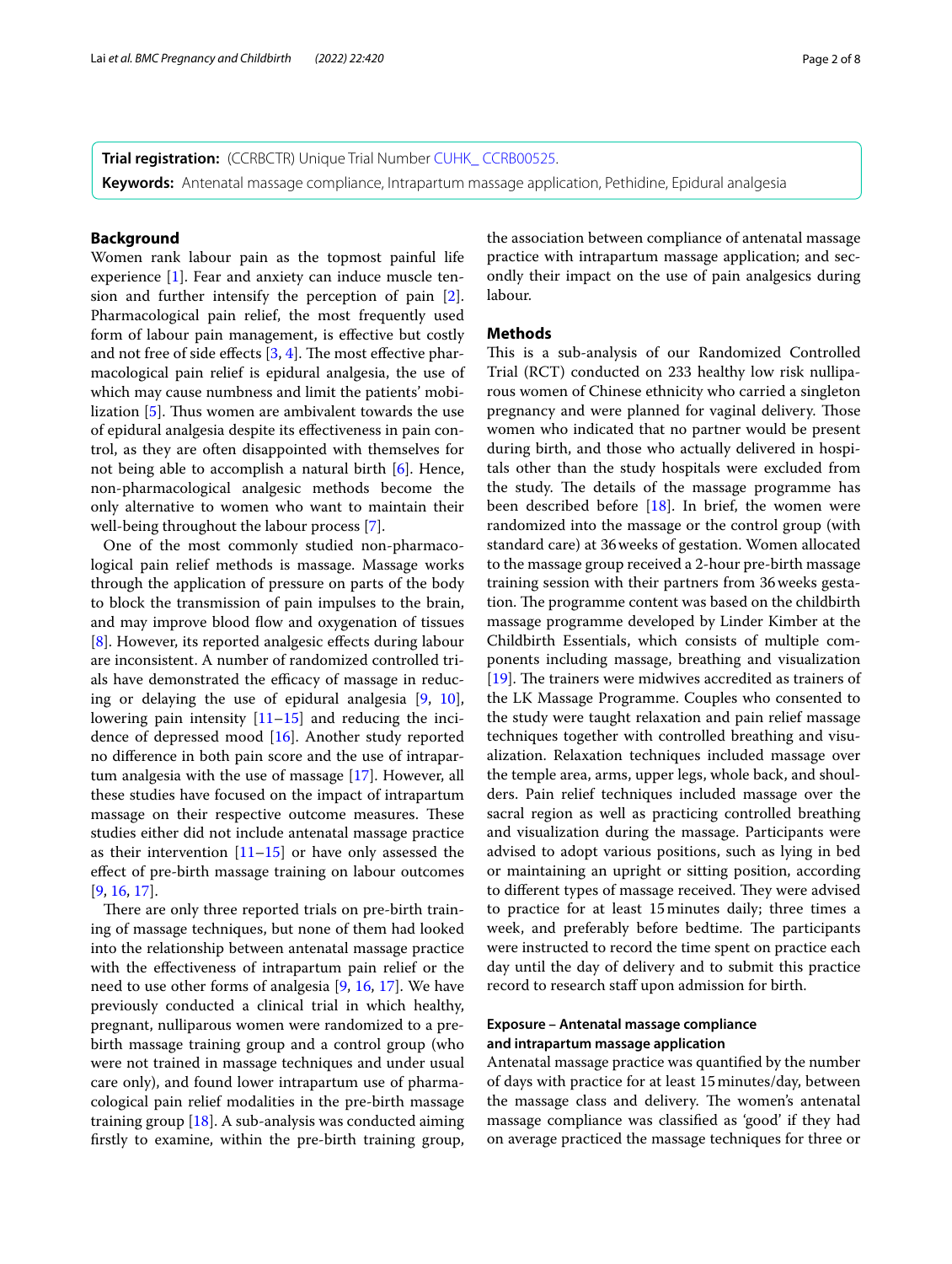more days in a week. This demarcation was made with reference to Kimber's study in 2008, which concluded that 46.7% women could practice three or more times per week  $[17]$  $[17]$ . Breathing and visualization were difficult to quantify and therefore not recorded as a compliance criteria in this study. Nevertheless, couples were encouraged to practice all these programme components when performing massage at home.

Intrapartum massage application was measured by the duration (in minutes) of massage during the frst stage of labour and was recorded by midwives. Application of intrapartum massage was calculated as proportion of frst stage of labour with massage, i.e. the duration of massage (in minutes) divided by the total duration of the first stage of labour (in minutes). The level of intrapartum massage application is then categorised into above, at or below median respectively. Again, the components of controlled breathing and visualisation were not assessed and recorded but couples would be reminded to practice during the intrapartum massage application.

#### **Outcome**

Use of epidural analgesia or pethidine injection during labour.

#### **Statistical analysis**

Maternal baseline characteristics by massage practice at home and during labour were compared using chi-square tests (for categorical variables), t-test (for continuous variables with normal distribution) and Mann-Whitney U Test (for continuous variables with skewed distribution).

Multiple logistic regression was used to assess the associations of antenatal massage practice and intrapartum massage compliance with the use of pethidine or epidural analgesia. The statistical analyses were performed using a commercial statistical package SPSS version 26 and the R version 4.0.1 (R Foundation for Statistical Computing, Vienna, Austria).

## **Results**

#### **Antenatal massage compliance**

From the total 233 women randomized to the massage group in the RCT, 21 did not return their home practice record, leaving 212 in the final analysis. The participants attended massage class from 36.0 to 38.1 gestational weeks (median 36.4weeks), and delivered at 36.9 to 41.6 weeks gestation (median 39.6 weeks). The duration from massage class to delivery ranged from 5days to 38 days. Figure [1](#page-2-0) shows the numbers of women who have not yet delivered and the proportion of women that practiced massage for at least 15min a day, which reached a maximum of 61.8% on day 3. This percentage then declined gradually to about 45% after 2weeks, 30% on day 30, and dropped steeply afterwards. The massage practice of 103 out of 212 women (48.6%) were classifed as good compliance based on our pre-set criteria. Table [1](#page-3-0) shows that the maternal characteristics between women with good and poor compliance were similar in

<span id="page-2-0"></span>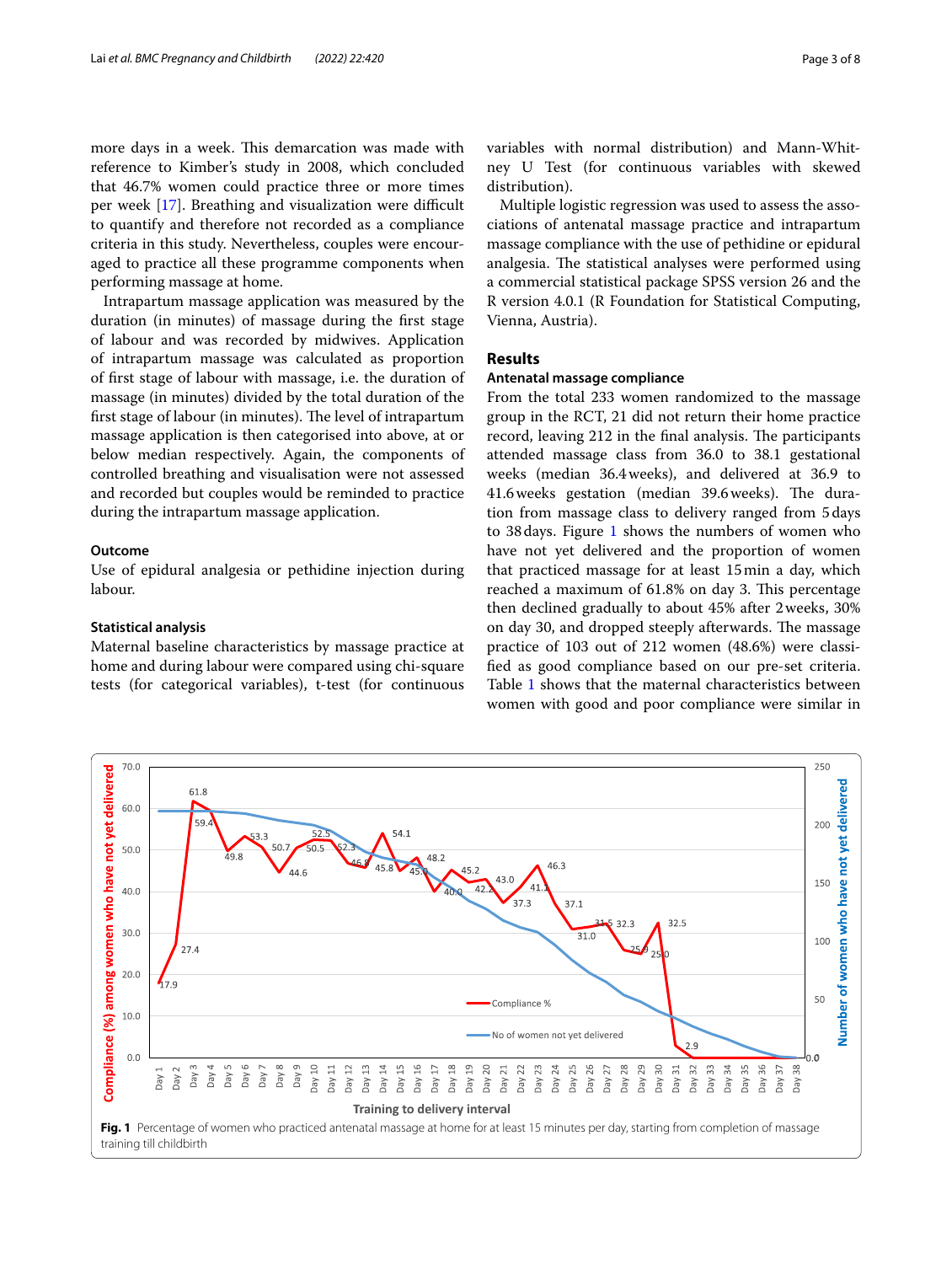|                                                                                     | Antenatal massage practice             |                           |          |
|-------------------------------------------------------------------------------------|----------------------------------------|---------------------------|----------|
|                                                                                     | <sup>a</sup> Good compliance $N = 103$ | Poor compliance $N = 109$ | p-values |
| <b>Maternal Characteristics</b>                                                     |                                        |                           |          |
| Age mean $(+/-SD)$                                                                  | 31.2(3.8)                              | 31.3(3.6)                 | 0.98     |
| Height mean (+/-SD, cm)                                                             | 157.9(5.2)                             | 158.9(5.7)                | 0.21     |
| BMI at first booking mean $(+/-SD)$                                                 | 26.4(3.0)                              | 26.4(3.3)                 | 0.99     |
| Education (%)                                                                       |                                        |                           | 0.79     |
| · Secondary                                                                         | 30(29.1)                               | 30(27.5)                  |          |
| • Tertiary or above                                                                 | 73 (70.9)                              | 79 (72.5)                 |          |
| Occupation (%)                                                                      |                                        |                           | 0.31     |
| • Housewives                                                                        | 20 (19.4)                              | 20(18.3)                  |          |
| • Nonprofessional                                                                   | 60(58.3)                               | 73 (67.0)                 |          |
| · Professional                                                                      | 23(22.3)                               | 16(14.7)                  |          |
| Income (%)                                                                          |                                        |                           | 0.29     |
| $\cdot$ <hk\$20000< td=""><td>12(11.7)</td><td>29 (18.3)</td><td></td></hk\$20000<> | 12(11.7)                               | 29 (18.3)                 |          |
| • HK\$20000 to HK\$40000                                                            | 51 (49.5)                              | 55 (50.5)                 |          |
| $\cdot$ >HK\$40000                                                                  | 40 (38.8)                              | 34 (31.2)                 |          |
| Gestation at massage class median (IQR)                                             | 36.6 (36.0, 38.1)                      | 36.4 (36.0, 37.7)         | 0.01     |
| <b>Pre-labour Characteristics</b>                                                   |                                        |                           |          |
| Gestation at delivery median (IQR)                                                  | 39.7 (36.9,41.4)                       | 39.6 (37.1,41.6)          | 0.43     |
| Median (IQR) interval between massage class to delivery<br>(days)                   | 21(15, 26)                             | 21 (14.5, 28)             | 0.56     |
| Induction of labour (%)                                                             | 51 (49.5)                              | 49 (44.5)                 | 0.51     |
| Reasons for induction of labour                                                     |                                        |                           | 0.44     |
| · Post date                                                                         | 8(15.7)                                | 13(26.5)                  |          |
| • Ruptured membranes                                                                | 20(39.2)                               | 13(26.5)                  |          |
| · Placental degeneration                                                            | 9(17.6)                                | 6(12.2)                   |          |
| · Infection risk                                                                    | 7(13.7)                                | 10(20.4)                  |          |
| • Fetal problem                                                                     | 7(13.7)                                | 7(14.4)                   |          |

<span id="page-3-0"></span>**Table 1** Comparison of maternal characteristics between women with good compliance and those with poor compliance of antenatal massage practice

**a** Good compliance was defned as antenatal massage >15mins/day for 3days or more per week

terms of distributions of maternal age, BMI, education levels, occupation and family income. The women who practiced good compliance attended the massage class at slightly later gestation (median 36.6weeks vs 36.4weeks;  $p=0.01$ ), but there was no significant difference in terms of the median gestation at delivery or the need of induc-tion of labour (Table [1](#page-3-0)). The median duration from massage class to delivery was 21days, which was the same in women who practiced good compliance and those who did not (Table [1](#page-3-0)).

#### **Intrapartum massage application**

Intrapartum massage application was calculated by dividing the duration of massage by the duration of the frst stage of labour. The median duration of the first stage of labour was 405minutes (IQR 260, 624), and the median duration of intrapartum massage was 100minutes (IQR 35, 195). The longer the first stage of labour, the longer the total duration couples performed intrapartum massage (Spearman's coefficient rho=0.39,  $p < 0.0001$ ). The overall median application % of intrapartum massage was 21.1% (IQR 10.3, 46.6), and hence 110 women and 102 women were classifed as above and below median application respectively. Among the 90 women with frst stage of labour lasting 6hours or less, their median massage application was 28.1% (IQR 9.4, 64.9), which was higher than that of the 89 women (21.5%; IQR 13.9, 39.3) and 33 women (20.1%; IQR 8.1, 32.3) whose frst stages were respectively >6–12hours and>12hours, although these diferences were not statistically signifcant. No signifcant diference in the maternal characteristics and birth outcomes was found with respect to the degree of intrapartum massage application (Table [2](#page-4-0)).

Table [3](#page-4-1) shows the association of antenatal massage practice with intrapartum massage application during frst stage of labour. Women with good intrapartum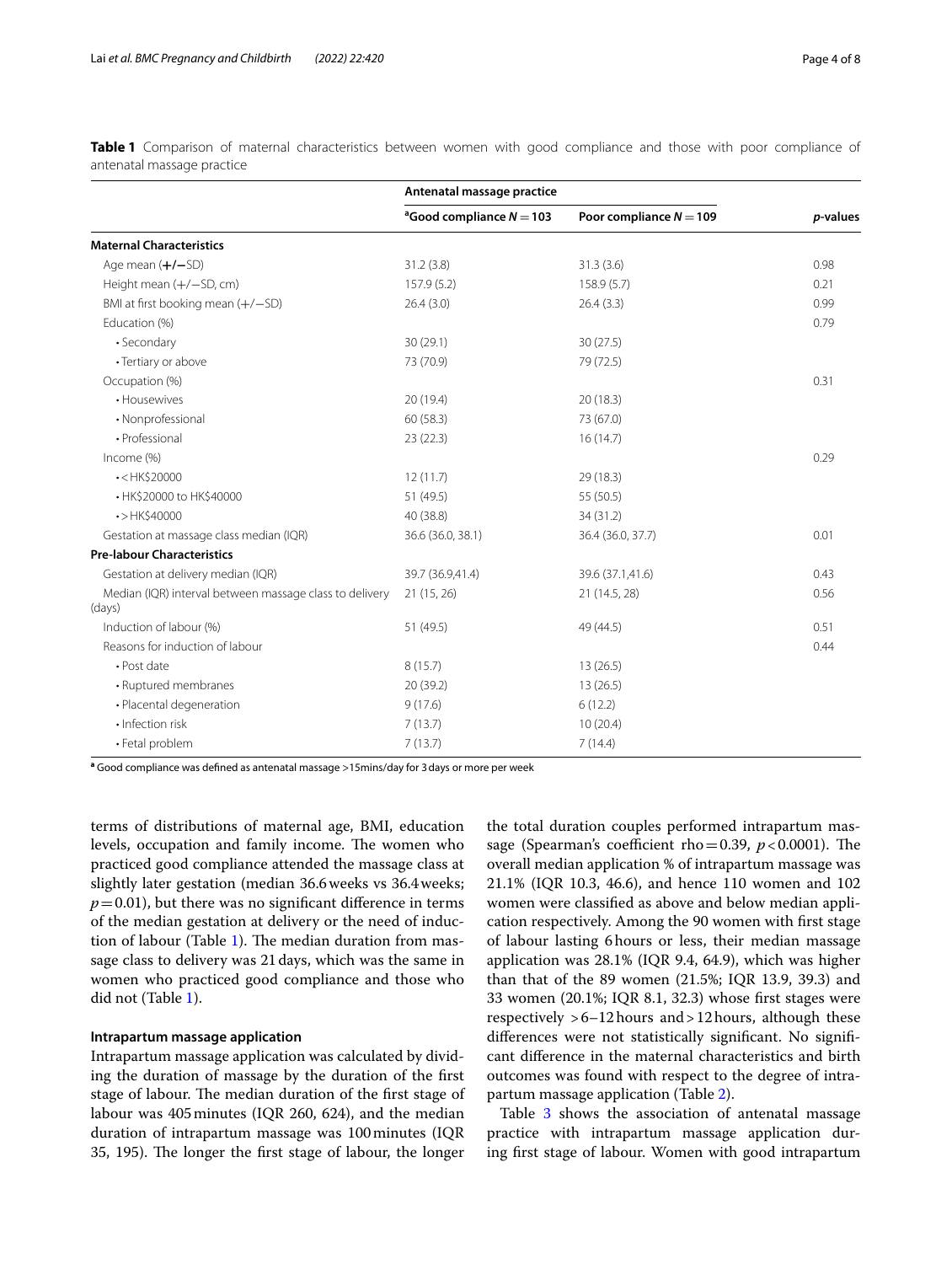|                                                                                      | <sup>a</sup> Intrapartum massage application<br>(Median: 21.1% IQR 10.3-46.6) |                               |          |
|--------------------------------------------------------------------------------------|-------------------------------------------------------------------------------|-------------------------------|----------|
|                                                                                      | > Median<br>$N = 110$                                                         | $=\times$ Median<br>$N = 102$ | P values |
| <b>Maternal Characteristics</b>                                                      |                                                                               |                               |          |
| Age mean (+/-SD)                                                                     | 31.3(3.8)                                                                     | 31.2(3.7)                     | 0.98     |
| Height mean (+/-SD, cm)                                                              | 158.6(5.2)                                                                    | 158.2 (5.8)                   | 0.60     |
| BMI at first booking mean<br>$(+/-SD)$                                               | 26.3(3.2)                                                                     | 26.5(3.1)                     | 0.65     |
| Education (%)                                                                        |                                                                               |                               | 0.73     |
| • Secondary                                                                          | 30(27.3)                                                                      | 30 (29.4)                     |          |
| • Tertiary or above                                                                  | 80 (72.7)                                                                     | 72 (70.6)                     |          |
| Occupation (%)                                                                       |                                                                               |                               | 0.20     |
| • Housewives                                                                         | 18 (16.4)                                                                     | 22 (21.6)                     |          |
| · Nonprofessional                                                                    | 67 (60.9)                                                                     | 66 (64.7)                     |          |
| • Professional                                                                       | 25(22.7)                                                                      | 14(13.7)                      |          |
| Income (%)                                                                           |                                                                               |                               | 0.55     |
| $\cdot$ <hk\$20000< td=""><td>14 (12.7)</td><td>18 (17.6)</td><td></td></hk\$20000<> | 14 (12.7)                                                                     | 18 (17.6)                     |          |
| • HK\$20000 to HK\$40000                                                             | 58 (52.7)                                                                     | 48 (47.1)                     |          |
| $\cdot$ >HK\$40000                                                                   | 38 (34.5)                                                                     | 36(35.3)                      |          |
| <b>Birth Outcomes</b>                                                                |                                                                               |                               |          |
| Augmentation of labour                                                               | 15 (14.6)                                                                     | 10(9.2)                       | 0.22     |
| Reasons for augmentation of<br>labour                                                |                                                                               |                               | 0.42     |
| • Poor progress                                                                      | 5(33.3)                                                                       | 6(60.0)                       |          |
| · Inadequate uterine con-<br>tractions                                               | 5(33.3)                                                                       | 2(20.0)                       |          |
| • Infection risk                                                                     | 5(33.3)                                                                       | 2(20.0)                       |          |
| Duration of first labour                                                             |                                                                               |                               | 0.58     |
| $\cdot$ $\leq$ $\pm$ 6 hours                                                         | 50 (45.5)                                                                     | 40 (39.2)                     |          |
| $\cdot$ >6-12 hours                                                                  | 45 (40.9)                                                                     | 44 (43.1)                     |          |
| $\cdot$ > 12 hours                                                                   | 15 (13.6)                                                                     | 18 (17.6)                     |          |
| Mode of delivery                                                                     |                                                                               |                               | 0.62     |
| · Normal vaginal delivery                                                            | 87 (79.1)                                                                     | 75 (73.5)                     |          |
| · Instrumental delivery                                                              | 12 (10.9)                                                                     | 15 (14.7)                     |          |
| • Caesarean section                                                                  | 11 (10.0)                                                                     | 12 (11.8)                     |          |

<span id="page-4-0"></span>**Table 2** Comparison of maternal characteristics and birth outcomes between intrapartum massage application

<span id="page-4-1"></span>**Table 3** Association of antenatal massage practice with intrapartum massage application during frst stage of labour

|                            | Intrapartum massage application<br>(Median: 21.1% IQR 10.3-46.6) |                                              |                 |  |
|----------------------------|------------------------------------------------------------------|----------------------------------------------|-----------------|--|
| Antenatal massage practice | Above median<br>$N = 110(%)$                                     | At or<br>below<br>median<br>$N = 102$<br>(%) | <i>p</i> value  |  |
| Overall compliance         |                                                                  |                                              | 0 <sub>04</sub> |  |
| $^{a}$ Good (N = 103)      | 61(55.5)                                                         | 42 (41.2)                                    |                 |  |
| Poor ( $N = 109$ )         | 49 (44.5)                                                        | 60 (58.8)                                    |                 |  |

<sup>a</sup> Good compliance was defined as antenatal massage >15mins/day for 3 days or more per week

<span id="page-4-2"></span>**Table 4** Use of pharmacological pain relief methods by antenatal massage compliance, intrapartum massage application, and duration of labour

|                                                                                                                 |    |          | Use of Pethidine/Epidural |                |
|-----------------------------------------------------------------------------------------------------------------|----|----------|---------------------------|----------------|
|                                                                                                                 | n  |          | $N = 22$ (%) OR (95% CI)  | p-value for OR |
| <sup>a</sup> Antenatal massage compliance                                                                       |    |          |                           |                |
| Good (>15mins 103 11 (50)<br>for 3 days or more<br>per week)                                                    |    |          | 0.73 (0.28, 1.91)         | 0.52           |
| $\cdot$ Poor (other- 109 11 (50)<br>wise)                                                                       |    |          | 1.00                      |                |
| <sup>a</sup> Intrapartum massage application (% labour duration with mas-<br>sage) (median 21.1% IQR 10.3-46.6) |    |          |                           |                |
| $\cdot$ Above median 110 6 (27.3)                                                                               |    |          | 0.33(0.12, 0.90)          | 0.03           |
| • Below median 102 16 (72.7)                                                                                    |    |          | 1.00                      |                |
| <sup>a</sup> Duration of first stage labour (hours)                                                             |    |          |                           |                |
| $\cdot = < 6$                                                                                                   | 90 | 4 (18.2) | 0.10(0.03, 0.38) < 0.001  |                |
| $\cdot$ >6 to 12                                                                                                | 89 | 8 (36.4) | 0.25(0.09, 0.71)          | 0.01           |
| $\cdot$ > 12 (referent 33 10 (45.5)<br>group)                                                                   |    |          | 1.00                      |                |

**a** Adjusted for duration of labour (below 6hours, 6 to 12hours or above 12hours) and gestational age when attending massage class

diferent between the groups with good versus poor antenatal massage compliance, but was related to the duration of the frst stage of labour and the application of intrapartum massage (Table [4](#page-4-2)). Only 4 out of 90 women whose labour duration lasting 6hours or less used pethidine or epidural analgesia, which was signifcantly lower than that among those with labour duration longer than 12hours (OR 0.10 CI 0.03, 0.38). Furthermore, the proportion of women who gave birth within a normal labour duration (within 6 to 12hours) received fewer doses of pethidine or epidural analgesia than those whose duration of labour was more than 12hours (OR 0.25 CI 0.09, 0.71). Above median intrapartum massage application

**a** Intrapartum application was defned as the % of frst stage of labour with massage practice

massage application were statistically signifcantly associated with good antenatal massage compliance overall  $(p=0.04)$ .

## **Associations of antenatal massage practice and intrapartum massage application with the use of pethidine or epidural analgesia**

Twenty two (10.4%) women requested and used either pethidine or epidural analgesia for intrapartum pain relief (Table  $4$ ). The proportion of women using these two forms of pharmacological analgesia was not signifcantly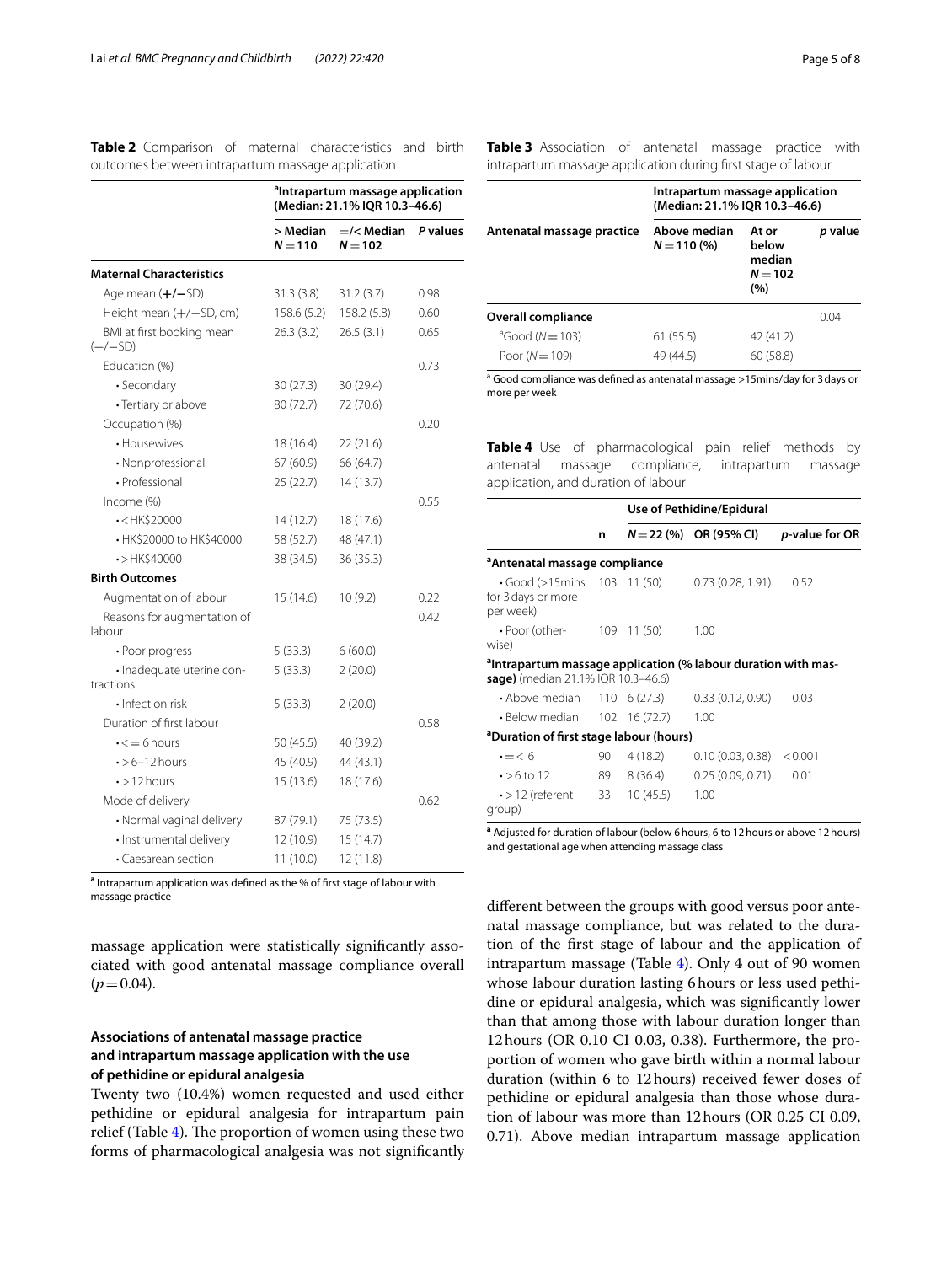was associated with a 68% lower use of pethidine or epidural analgesia (OR 0.33 95% CI 0.12, 0.89), adjusted for potential confounders including the duration of labour, and gestational age when attending massage class (Table [4](#page-4-2)).

## **Discussion**

This is the first study to look into the impact of antenatal massage practice on intrapartum massage application as well as their association with the use of pharmacological analgesia. The results showed that compliance to antenatal massage practice was positively correlated with intrapartum massage application, which in turn was associated with a lower use of pethidine or epidural analgesia. However, antenatal massage compliance alone was not associated with the use of these two analgesics during labour. It was observed that women who practiced antenatal massage for 15minutes, 3days a week, from 36weeks gestation onwards, applied massage more during labour. About half of the women who participated in this study reached such compliance of antenatal practice, which was similar to a previous smaller-scale study reporting a similar compliance of 10minutes of practice, 3days a week [[17\]](#page-7-2). Around 50% of women gave birth by day 21 after the massage class and their compliance maintained at 40% or above within these 21 days. The study suggested that starting the massage practice a few weeks before birth may allow couples to become more familiar with applying the massage skills. Further studies are required to determine the optimal time to commence antenatal massage practice in order to achieve optimal application during the intrapartum period.

Greater intrapartum massage application was associated with lower use of pethidine or epidural analgesia during labour. However, the compliance to antenatal massage alone was not associated with a lower use of pethidine or epidural analgesia during labour, the use of which is more likely due to stronger factors such as the duration of labour. Women experiencing shorter labour duration in our study had particularly lower consumption of pethidine and epidural analgesia. This may be due to the fact that women experiencing a shorter labour duration can manage without analgesics since massage was adequate. A longer labour duration may decrease the participants' pain threshold and partners might became fatigued with massage application, thereby increasing the need of pethidine or epidural analgesia. This is also consistent with the primary analysis of our RCT, which showed an increased use of pharmacological pain relief modalities in the control group when compared to the massage group [\[18](#page-7-3)]. Duration of labour is a predicting factor that afects the use of analgesia in labour in addition to parity and experience of previous labour  $[20]$  $[20]$ . The current study group is exclusively nulliparous and therefore duration of labour might be the only strong predicting factor in using pain analgesics.

This study shows that the use of pharmacological pain relief does not difer according to antenatal massage compliance, implying that an on-site massage class right before labour should still be considered and encouraged for couples who are keen to avoid the use pethidine or epidural analgesia. Nevertheless, since overall good antenatal massage compliance is related to subsequent greater application of intrapartum massage, a structured pre-birth childbirth massage programme should still be considered in equipping couples with the skills of massage and better preparation for labour.

#### **Limitations of the study**

The median intrapartum massage application proportion was 21.1% which indicated half of the couples in the massage group spending around one ffth of the labour time applying massage. The optimal duration of massage during labour cannot be concluded. It is noted that some local practice may be barriers to the massage practice. For example, routine intrapartum continuous fetal heart monitoring might limit women's mobility and interfere with some massage techniques applied in an upright posture. Revisiting the practice of continuous fetal heart monitoring is necessary in future. In healthy low risk women, intermittent auscultation should be considered or wireless cardiotocographic monitoring can be used when deemed necessary. Another potential barrier concerns the availability of partners who are not allowed to be present during emergency situations involving other parturients in the labour ward. However, the continuous presence of the partner throughout the labour process could be an important factor for the success of the intrapartum massage by giving both practical and emotional support to the women  $[21-23]$  $[21-23]$  $[21-23]$ . To support and enhance labour companionship is another important factor to maximize the application of massage during labour to a greater extent.

The current study is the largest study to look into both antenatal compliance and intrapartum application of the massage programme. It is noted that this current study focused on the compliance of massage only and did not evaluate other components of the massage programme such as controlled breathing and visualization. There are two main reasons. First, the massage was practiced in the presence of the women's partners, while women could practice controlled breathing and visualisation on her own at any time. Hence it is more objective to assess the compliance to massage with a measurable duration. Second, our study aims at investigating the impact of the massage programme on the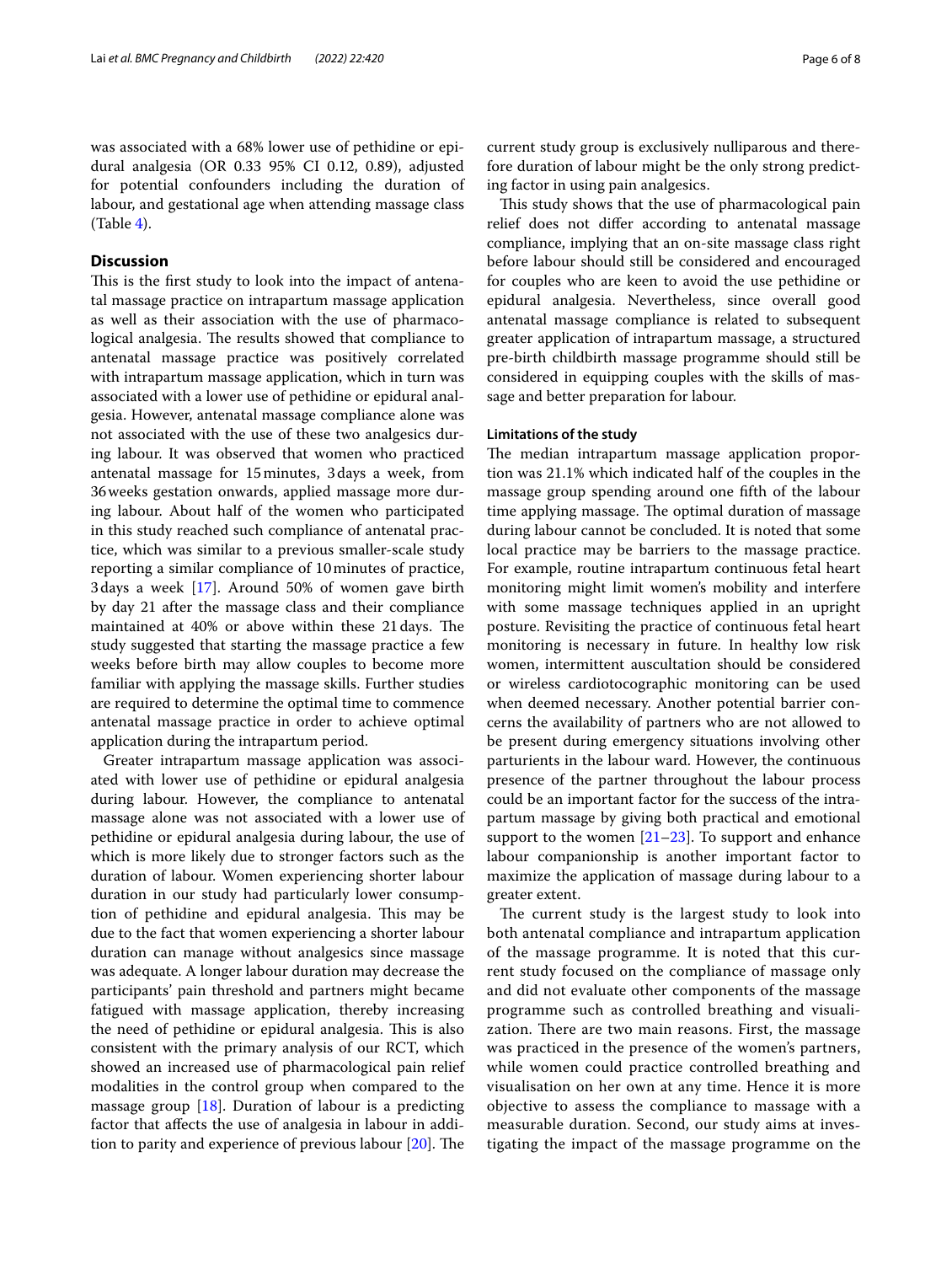intrapartum massage application by the women's partners. In this regard, the partners' skill, experience and compliance, which were expected to be acquired during the antenatal period is the foremost infuential factor when compared to maternal practice of breathing and visualisation. Hence, this study cannot determine whether maternal practice of controlled breathing and visualisation will have potential impact on the programme. A thorough evaluation of the childbirth massage programme should be considered in future and a system of breathing and visualization quantifcation should be established.

Intrapartum massage application was associated with lowered use of analgesics during labour. Whether it is equally efective by performing bedside practice alone during labour or home practice during antenatal period to enhance massage skills beforehand remains uncertain. Future randomized controlled trials on antenatal and intrapartum massage can be considered to explore the efficacy of the models of practice.

#### **Conclusion**

Intrapartum massage practice, rather than antenatal massage, was associated with the reduced use of pethidine or epidural analgesia during labour. However, antenatal massage practice may enhance the intrapartum massage application, suggesting its indirect value in relieving labour pain. Non-pharmacological labour assistance program appears to be an option associated with the lesser use of the pethidine or epidural analgesia during labour.

#### **Abbreviations**

LK Massage: Linda Kimber Massage; RCT: Randomised controlled trial.

#### **Acknowledgements**

We sincerely thank all women and their partners who participated in this study. We are also grateful to Ms. Linda Kimber, Midwife/Director, and Ms. Mary McNabb, Scientifc Advisor and Academic Midwife, both of Childbirth Essentials, Banbury, United Kingdom, for training the midwives involved in the present study and for advising the authors on the study design.

#### **Authors' contributions**

CYL designed the study, wrote the study protocol, undertook data analysis and drafted the manuscript. MKWW and WHT developed the data collection tools, AMLT, SYC, KYL collected data. LLH reviewed statistical methods, THL amended fgures, tables and revised the manuscript, TYL critically reviewed and fnalized the manuscript. All authors read and approved the fnal manuscript.

#### **Funding**

This research received no specifc grant from any funding agency in the public, commercial, or not-for-proft sectors.

#### **Availability of data and materials**

The datasets used and analyzed during current study are available from the corresponding author on reasonable request.

#### **Declarations**

#### **Ethics approval and consent to participate**

This study was performed in accordance with the Declaration of Helsinki and has been approved by the Joint Chinese University of Hong Kong-New Territories East Cluster Clinical Research Ethics Committee. The study has been registered at the Centre for Clinical Research and Biostatistics, Chinese University of Hong Kong. All participants were informed about the nature of the study and written consent to participation was obtained prior to randomization of allocation.

#### **Consent for publication**

Not applicable.

#### **Competing interests**

The authors declare no competing fnancial interest.

#### **Author details**

<sup>1</sup> Department of Obstetrics and Gynaecology, The Chinese University of Hong Kong, Shatin, Hong Kong. <sup>2</sup> Department of Obstetrics and Gynaecology, Prince of Wales Hospital, Shatin, Hong Kong. <sup>3</sup> Department of Obstetrics and Gynaecology, Kwong Wah Hospital, Kowloon, Hong Kong. <sup>4</sup>Department of Paediatrics, The Chinese University of Hong Kong, Shatin, Hong Kong.

Received: 30 June 2021 Accepted: 9 May 2022 Published online: 18 May 2022

#### **References**

- <span id="page-6-0"></span>Melzack R. The myth of painless childbirth (the John J. Bonica lecture). Pain. 1984;19(4):321–37 [https://doi.org/10.1016/0304-3959\(84\)90079-4.](https://doi.org/10.1016/0304-3959(84)90079-4)
- <span id="page-6-1"></span>2. Dick-Read G. Childbirth without fear: the principles and practice of natural childbirth: Pinter & Martin Publishers; 2004.
- <span id="page-6-2"></span>3. Anim-Somuah M, Smyth RM, Cyna AM, Cuthbert A. Epidural versus non-epidural or no analgesia for pain management in labour. Cochrane Database Syst Rev. 2018;(5) [https://doi.org/10.1002/14651858.CD000331.](https://doi.org/10.1002/14651858.CD000331.pub4) [pub4.](https://doi.org/10.1002/14651858.CD000331.pub4)
- <span id="page-6-3"></span>4. Bell ED, Penning DH, Cousineau EF, White WD, Hartle AJ, Gilbert WC, et al. How much labor is in a labor epidural? Manpower cost and reimbursement for an obstetric analgesia service in a teaching institution. Anesthesiology. 2000;92(3):851–8 [https://doi.org/10.1097/00000542-20000](https://doi.org/10.1097/00000542-200003000-00029) [3000-00029.](https://doi.org/10.1097/00000542-200003000-00029)
- <span id="page-6-4"></span>5. Mayberry LJ, Clemmens D, De A. Epidural analgesia side effects, cointerventions, and care of women during childbirth: a systematic review. Am J Obstet Gynecol. 2002;186(5):S81–93.
- <span id="page-6-5"></span>6. Hidaka R, Callister LC. Giving birth with epidural analgesia: the experience of frst-time mothers. J Perinat Educ. 2012;21(1):24–35.
- <span id="page-6-6"></span>7. Henrique AJ, Gabrielloni MC, Rodney P, Barbieri M. Non-pharmacological interventions during childbirth for pain relief, anxiety, and neuroendocrine stress parameters: a randomized controlled trial. Int J Nurs Pract. 2018;24(3):e12642 [https://doi./10.1111/ijn.12642.](http://dx.doi.org/10.1111/ijn.12642)
- <span id="page-6-7"></span>8. Mc Nabb MT, Kimber L, Haines A, McCourt C. Does regular massage from late pregnancy to birth decrease maternal pain perception during labour and birth?—a feasibility study to investigate a programme of massage, controlled breathing and visualization, from 36 weeks of pregnancy until birth. Complement Ther Clin Pract. 2006;12(3):222–31 [https://doi.org/10.](https://doi.org/10.1016/j.ctcp.2005.12.006) [1016/j.ctcp.2005.12.006.](https://doi.org/10.1016/j.ctcp.2005.12.006)
- <span id="page-6-8"></span>9. Levett KM, Smith C, Bensoussan A, Dahlen HG. Complementary therapies for labour and birth study: a randomised controlled trial of antenatal integrative medicine for pain management in labour. BMJ Open. 2016;6(7):e010691 [https://doi:10.1136/bmjopen-2015-010691](http://dx.doi.org/10.1136/bmjopen-2015-010691).
- <span id="page-6-9"></span>10. Janssen P, Shroff F, Jaspar P. Massage therapy and labor outcomes: a randomized controlled trial. Int J Ther Massage Bodywork. 2012;5(4):15 <https://doi.org/10.3822/ijtmb.v5i4.164>.
- <span id="page-6-10"></span>11. Gallo RBS, Santana LS, Ferreira CHJ, Marcolin AC, PoliNeto OB, Duarte G, et al. Massage reduced severity of pain during labour: a randomised trial. Aust J Physiother. 2013;59(2):109–16.
- 12. Mortazavi SH, Khaki S, Moradi R, Heidari K, Vasegh Rahimparvar SF. Efects of massage therapy and presence of attendant on pain, anxiety and